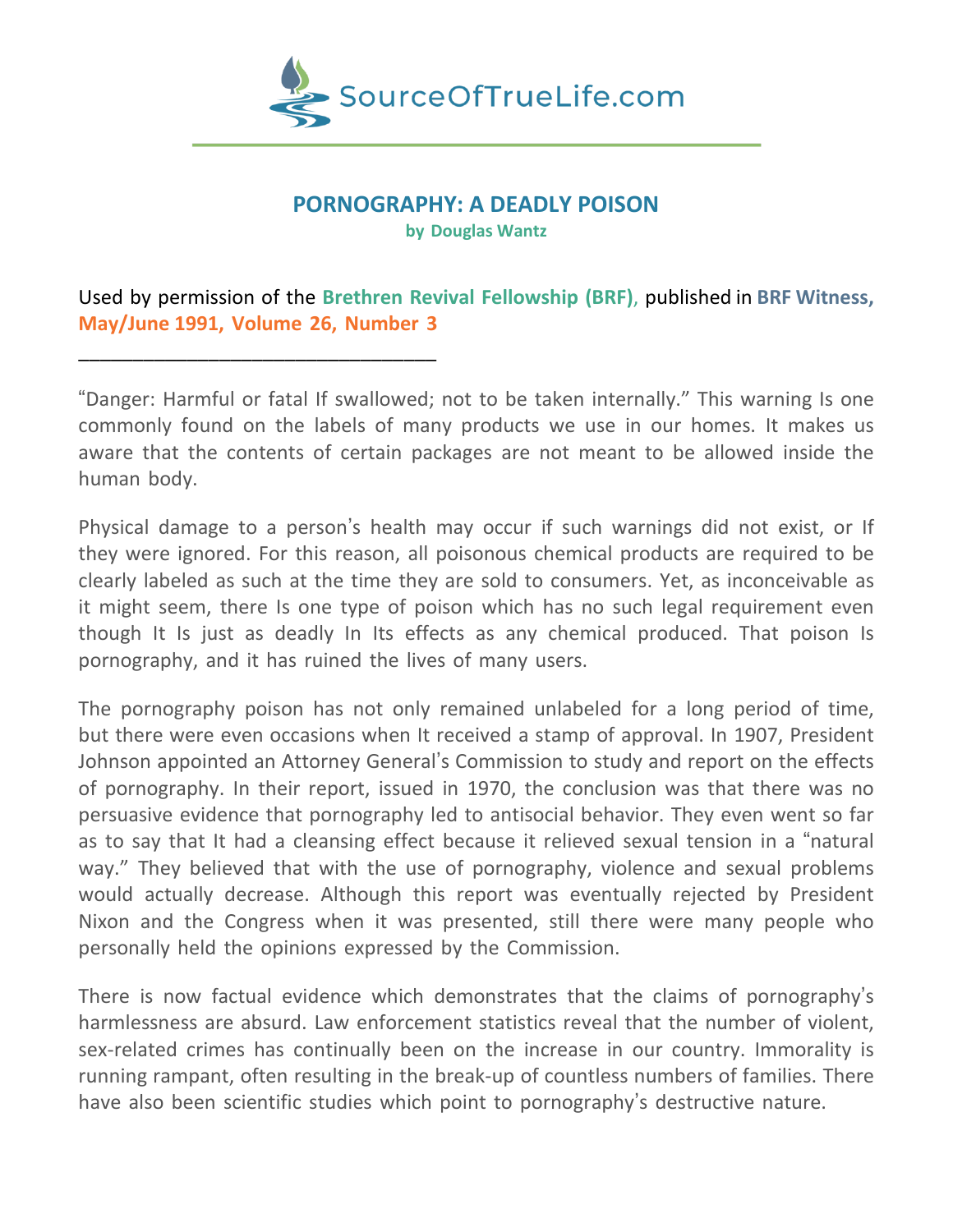Pornography is neither beneficial nor neutral; it is an abusive cancer which will continue to eat away at our society until it is removed. It is an outgrowth of the depravity of the human heart, and as such is under the condemnation of God. An application of Paul's words to the Romans reveals three reasons why Christians need to be active in removing pornography from their personal lives, and from the life of their community.

## **1. PORNOGRAPHY IS IDOLATRY, WITH SEX BEING SUBSTITUTED FOR GOD AS THE OBJECT OF A PERSON'S WORSHIP.**

Idolatry is the result of rebellion. It involves a willful act of rejecting God's revelation about Himself and embracing some other object in His place, At the heart of the matter is the question of control. Who will be the final authority in a person's life? Those who worship God know that He is the One who has that authority, and thus we are to be obedient to Him. But human nature often wants that authority for itself. A conflict results, which some choose to resolve by creating their own gods which are a reflection of their personal desires. In doing this, people have a god which they can control, since they are its creator.

Choosing to create and worship an idol, however, is actually a poor substitute which will never satisfy the deepest needs of the human heart. Paul writes concerning those who have made such a choice: *"Professing to be wise, they became fools"* **(Romans 1:22 NASB).** In worshiping a created thing rather than the Creator, the idolater has chosen to devote his or her life to that which is greatly inferior.

The idolatry of pornography can be seen, not just in the visual images which are presented, but also in the lifestyle it promotes. People, particularly women, are seen only as objects to be possessed and used in such a way that others can fulfill their lustful desires. Pornography promotes a removal of all restraints which God or society had previously placed upon sexual behavior. Morals and values are seen as unnecessary. The philosophy is, "If it feels good, do it."

The results of such lifestyles speak for themselves: Unwanted pregnancies, venereal diseases, AIDS, fear, guilt, shame, the feeling of being "used," and shattered relationships. The playboy philosophy is clearly not as glorious (nor as liberating) as it claims to be. How foolish it really is to exchange the true joy that comes from God, for the temporary pleasure of immorality which in the end only brings frustration and pain.

## **2. PORNOGRAPHY CONTINUALLY LEADS ITS USERS INTO MORE PERVERSE LIFESTYLES WHICH OFTEN CLAIM INNOCENT VICTIMS.**

Sin always leads persons into a downward spiral which continues to draw them farther away from God. This progression of sinful desire is seen in **Romans 1:20-32.** It begins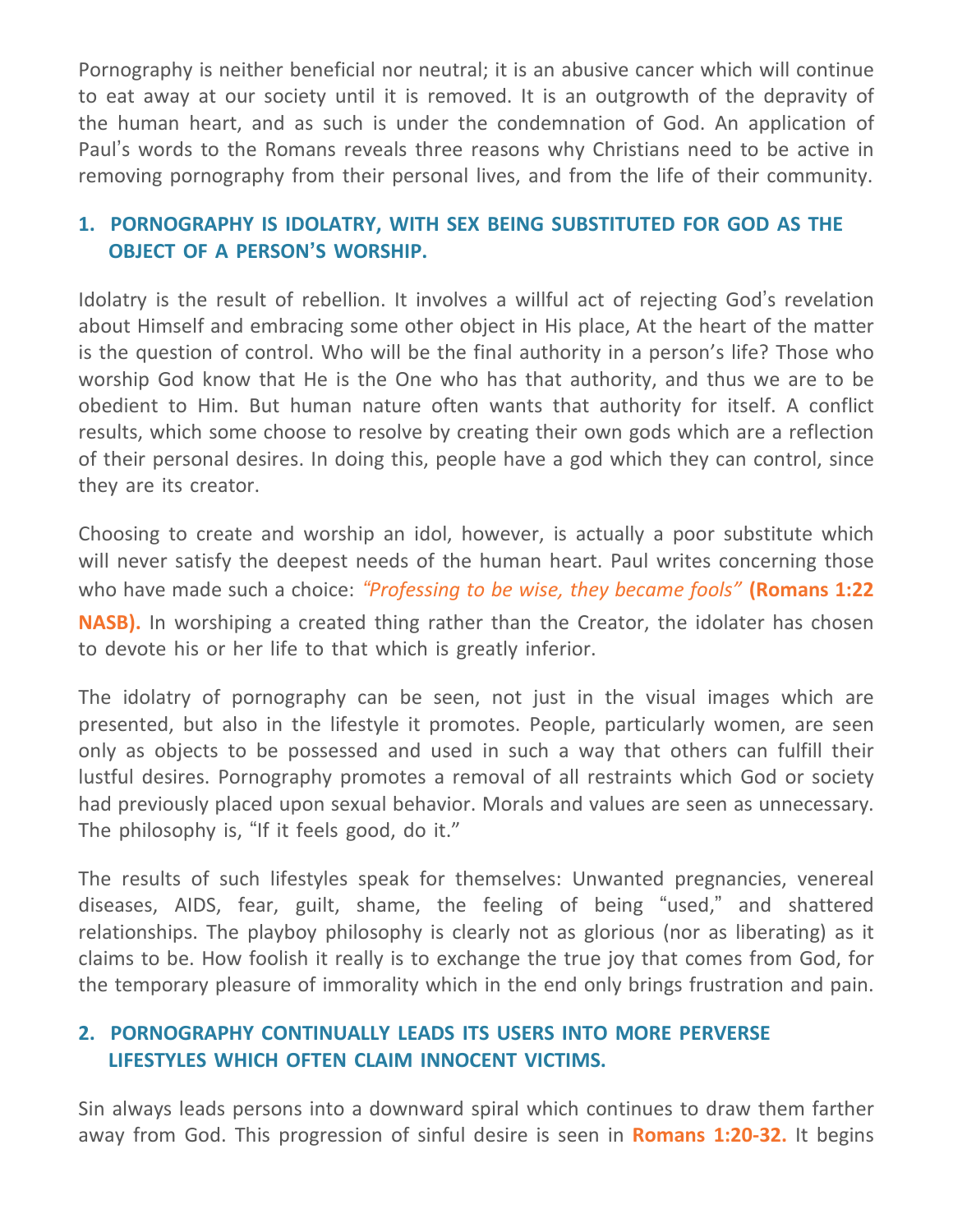with a rejection of God in verses 20-21. God gave the human race clear evidence of His presence and identity, yet *"even though they knew God, they did not honor Him as God, or give thanks, but they became futile in their speculations, and their foolish heart was darkened"* **(1:21).** After rejecting God, the human family then made gods in their own image, as described in **verses 22-23**. They made these gods *"in the form of corruptible man and of birds and four-footed animals and crawling creatures"* **(1:23).** Next, they continued to lust after sin, even though it dishonored their bodies and caused God to chastise them, as Paul records in **verses 24-27.** God *"gave them over in the lusts of their hearts to impurity"* **(1:24),** and *"gave them over to degrading passions"* **(1:26),** resulting in both men and women *"receiving in their own persons the due penalty of their error"* **(1:27).** In all of their perversity, they began to demonstrate a hatred both for God and for other people, *"being filled with all unrighteousness, wickedness, greed, evil, full of envy, murder, strife, deceit, malice; they are gossips, slanderers, haters of God, insolent, arrogant, boastful, inventors of evil, disobedient to parents, without understanding, untrustworthy, unloving, unmerciful. " (1***:29-31).** The final step is given in the last half of **verse 32** – not only are they sinking deeper into sin through this lifestyle, but they encourage others to join them.

Because pornography originates from the sinful nature and evil desires of the human heart, it exhibits the same qualities of depravity which Paul mentioned in the first chapter of Romans.

Dr. Victor Kline, a clinical psychologist from the University of Utah, observed a fourstep pattern in sex offenders who have had intensive exposure to hard-core pornography. The pattern began with *addiction,* where there was a longing created for continual exposure to sexually stimulating material. This addiction is every bit as strong as the addiction to drugs. When stimulation occurs , there is a release of a chemical within the body which serves to lock into the mind an image of whatever has caused the stimulation to occur. In effect the body forms a permanent library of these images that are difficult to erase, and they are continually reinforced whenever they are recalled and further stimulation occurs.

The second step in the pattern is *escalation.* The pornography user begins to feel the need for rougher, more explicit material in order to achieve the same level of stimulation experienced previously. It is a principle that is once again very similar to that of drug addicts who need to progress both to harder drugs (and more of them) in order to achieve the same "high" to satisfy their desires. In the case of pornography, a person may eventually feel the need to progress from "softcore" pornography to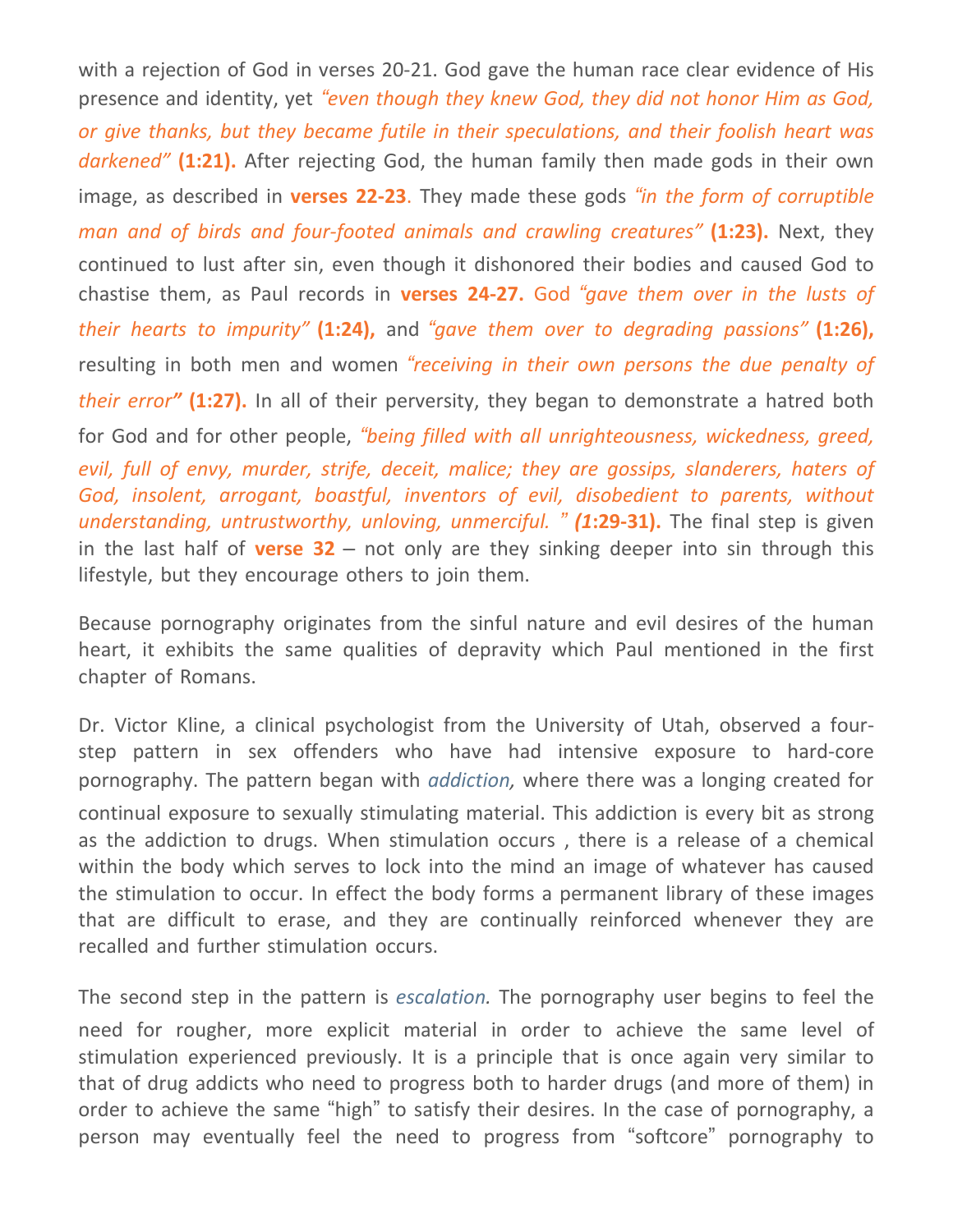obscenity, which includes such things as child pornography, bestiality, homosexual acts, and "snuff films" (where a person actually has life snuffed out during filming).

The third stop in the pattern is that of *desensitization.* What once was shocking and repulsive, now becomes commonplace. This is why pornography is often used by those who molest children or use such innocent victims to produce child porn. By showing this material to the children, the molester tries to gain the child's willing cooperation, assuring the child that such acts are all right and that they are even natural and acceptable.

The fourth and final stop is that of *inclination,* where individuals begin to act out what they have seen. An illustration of this can be seen in a study conducted at UCLA where a group of men were exposed to a rape story from Penthouse magazine (supposedly soft-core) which implied that women enjoyed being sexually mistreated. Following this exposure, the group was asked if they would not go out and rape a woman if there was no fear of retribution. The startling result was that more than half of them said "Yes."

Sin is not an isolated event. Many times, innocent victims will suffer because of the sin of another person. In the case of pornography, the innocent victims include those who are raped and molested, as well as their family members. Even the user is a victim, although he cannot be referred to as "innocent" since he has made a deliberate choice. And so this devastation brought on by the downward spiral of sin should serve as a call to action by Christians. After all, for a few poisoned capsules, whole shipments of Tylenol capsules were removed from store shelves. Compared to the threat from pornography, the danger posed by a few poisoned capsules is very small. Why then is there not more of an outcry against the evil of pornography?

### **3. PORNOGRAPHY SUBJECTS ITS USERS TO SERIOUS CONSEQUENCES WHEN THEY ARE CALLED TO GIVE AN ACCOUNT OF THEIR ACTS BEFORE A HOLY GOD.**

Sin always has a consequence which must be paid, and this is true whether the person committing it is a believer or not. Some of the consequences may be experienced here on earth in this life; others may not become evident until a person passes into eternity. In either case, the consequences are never pleasant.

One such consequence is the fact that the sinner becomes subject to the wrath of God. Sin in a person's life puts up a barrier between the individual and God, and that barrier cannot be removed until repentance occurs. As long as the barrier remains, the person will be unable to experience the blessings of God. The only other alternative is to experience His wrath. **Romans 1:18** says, "For *the wrath of God is revealed from heaven*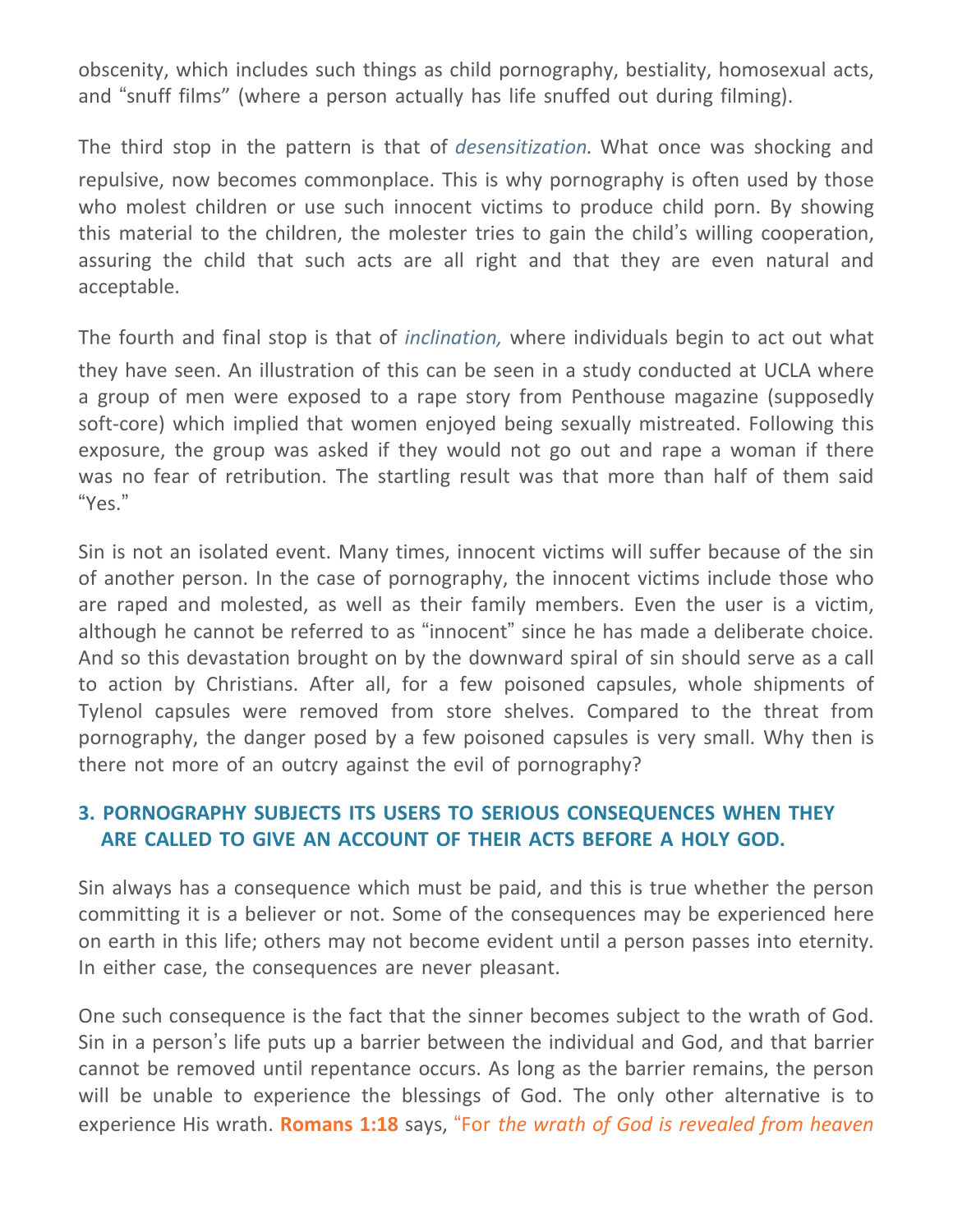# *against all ungodliness and unrighteousness of men, who suppress the truth in unrighteousness.*

The wrath of God is His righteous anger exercised against ungodliness. It is a holy wrath that has mercy as its goal. We must understand that God does not chastise just for the sake of punishing; He chastises to open up the possibility of restoration, which can come only after repentance occurs. The ultimate goal is to *restore* the unrighteous person back into fellowship with Himself. Still, the process of chastising can be extremely painful.

One way in which God's wrath is manifested, is by His allowing people to experience the full impact of what they have been striving for. In the case of those who persistently continue in their sin, there will come a time when God removes all restraints and allow them to fully reap the consequences of their actions. Three times in **Romans 1 (verses 24, 26, 28)** Paul repeats the phrase, *"God gave them over."* Pastor and author Ray Stedman makes this comment: "God forces us to harvest the crop we insist on sowing." When people are intent upon living an unrighteous lifestyle, God may choose to allow them to experience the hardship and heartache such living brings, in the hope that reality will lead them to turn back to Him.

Another consequence which individuals may find themselves facing, when called to give an account to God, is death. Depending upon the circumstances, this death could be either spiritual or physical. Spiritual death would be experienced by those who refuse to leave their old way of life behind, and who refuse God's offer of salvation through Jesus Christ, as seen in **Romans 1:21**. *"Because, although they knew God* [speaking of an awareness that He exists rather than a heartfelt belief], *they did not glorify Him as God, nor were thankful, but became futile in their thoughts, and their foolish hearts were darkened."* Such willing rejection leads to eternal separation from the Savior, which is the essence of spiritual death. But the experience of physical death is also a possibility. If Christians become so engrossed in sin that they find they cannot give it up, God may see a physical separation from the sinful world as the best alternative **(1 Corinthians 11:30-32).**

The consequences of spiritual or physical death are drastic and may even be a last resort in the plan of God, but we must realize that if such a response on His part become necessary, He is perfectly justified in carrying it out. **Romans 1:32** says, *"those who practice such things* [the sins listed in the previous verses] *are worthy of death."* God is not unfair in dealing with hardened rebels in this way. Their actions have demanded it.